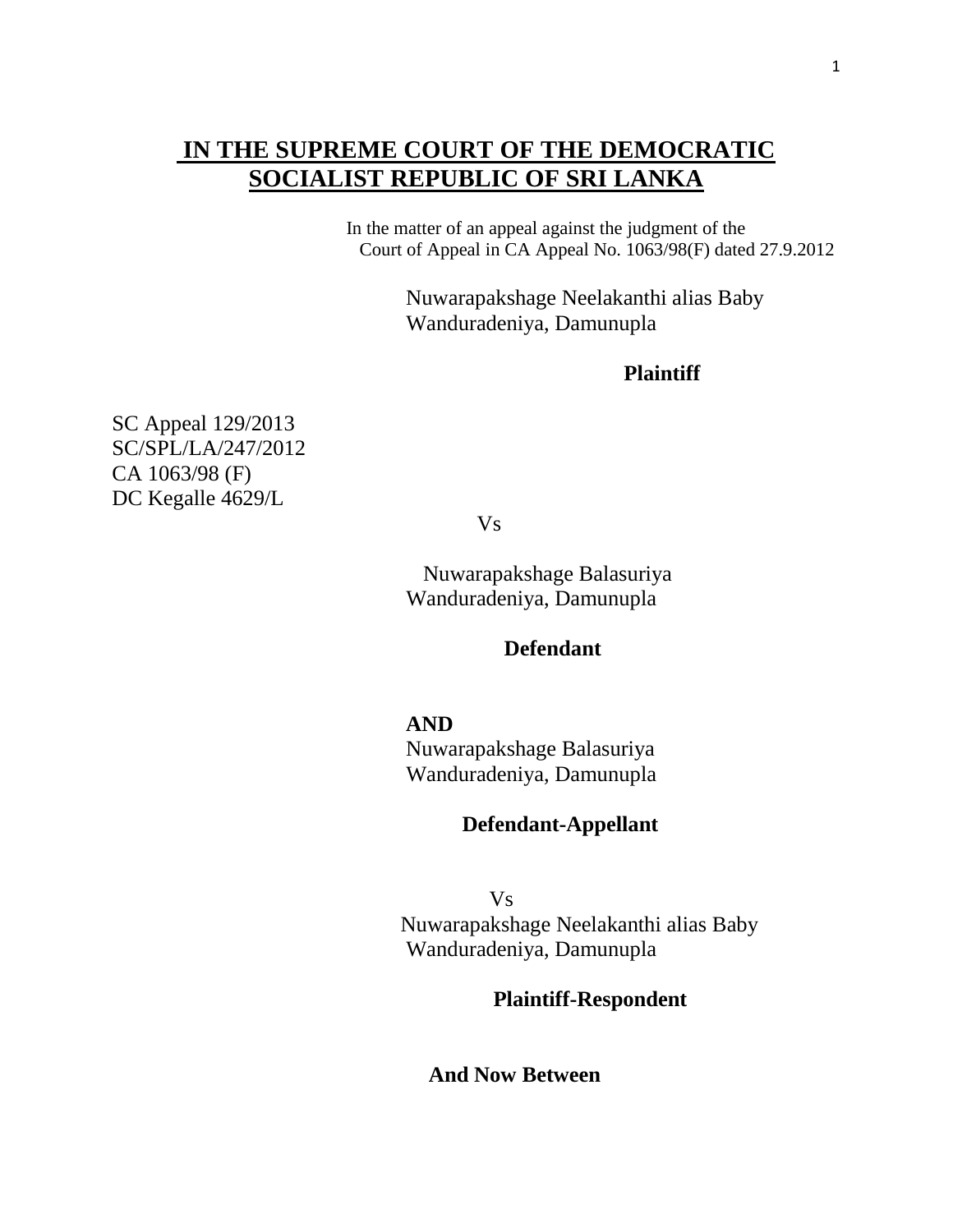### Nuwarapakshage Balasuriya Wanduradeniya, Damunupla

#### **Defendant-Appellant-Petitioner-Appellant**

 Vs Nuwarapakshage Neelakanthi alias Baby  **Plaintiff-Respondent-Respondent-Respondent**

- Before : Sisira J De Abrew J Priyantha Jaywardena PC J Nalin Perera J
- Counsel : Gamini Hettiarchchi for the Defendant-Appellant-Petirtioner-Appellant Priyantha Alagiyawanna with Isuru Weerasuriya for the Plaintiff**-**Respondent-Respondent-Respondent

Argued on : 8.3.2017

Written Submission

tendered on : By the Appellant on 27.3.2014 By the Respondent on 8.1.2014

Decided on : 30.6.2017

#### Sisira J De Abrew

 This is an appeal filed by the Defendant-Appellant-Petitioner-Appellant (hereinafter referred to as the Defendant-Appellant) against the judgment of the Court of Appeal wherein it affirmed the judgment of the learned District Judge who held in favour of the Plaintiff-Respondent-Respondent-Respondent (hereinafter referred to as the Plaintiff-Respondent). This court by its order dated 20.9.2013 granted leave to appeal on the following questions of law.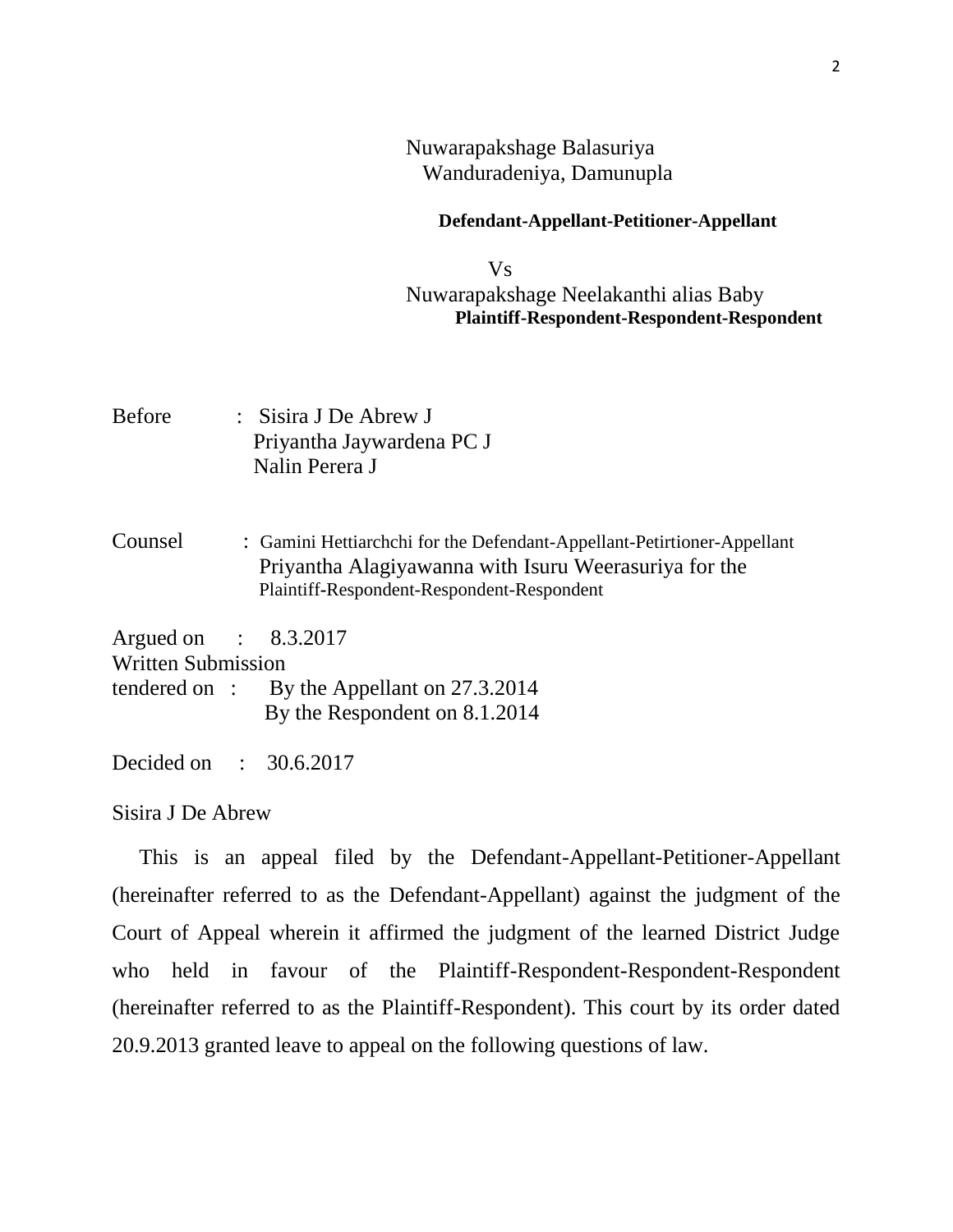- 1. Whether the Judge of the Court of Appeal and the learned trial Judge have failed to properly evaluate the legal principle that in a rei vindicatio action the burden is on the Plaintiff to prove his title?
- 2. Whether the Judge of the Court of Appeal and the learned trial Judge have failed to properly analyze the fact that and thereby erred in law as the Petitioner (the Defendant-Appellant) has proved his prescriptive possession and title by cogent and independent evidence?
- 3. Is the Plaintiff-Respondent who had proved for declaration of title to the entire property entitled to a declaration of title to eject a trespasser on admission of the fact that he is entitled to 5/6 of the property?

The  $1<sup>st</sup>$  and the  $2<sup>nd</sup>$  question of law were raised by the Defendant-Appellant whilst the  $3<sup>rd</sup>$  question of law by the Plaintiff-Respondent.

 The Defendant-Appellant, in his evidence, claimed prescriptive title. One of the important questions that must be decided in this case is whether the Defendant-Appellant acquired prescriptive title to the property described in the plaint or not. I now advert to this question. It is an undisputed fact that the original owner of the property was Baalaya. The Defendant-Appellant admitted in evidence that his father Siriya came to occupy the property in 1970 with leave and licence of Baalaya; that he too came to this property with his father; and that after his father's death in 1974 he continued to possess the land and constructed a house in the land. If his evidence is accepted, it has to be presumed that act of continuation of possession of the property by him and construction of the house was on the basis of earlier permission granted to his father by Baalaya. Learned counsel for the Defendant-Appellant admitted at the hearing before us that Baalaya, the original owner, died in 1987. The Defendant-Appellant claims that after the death of his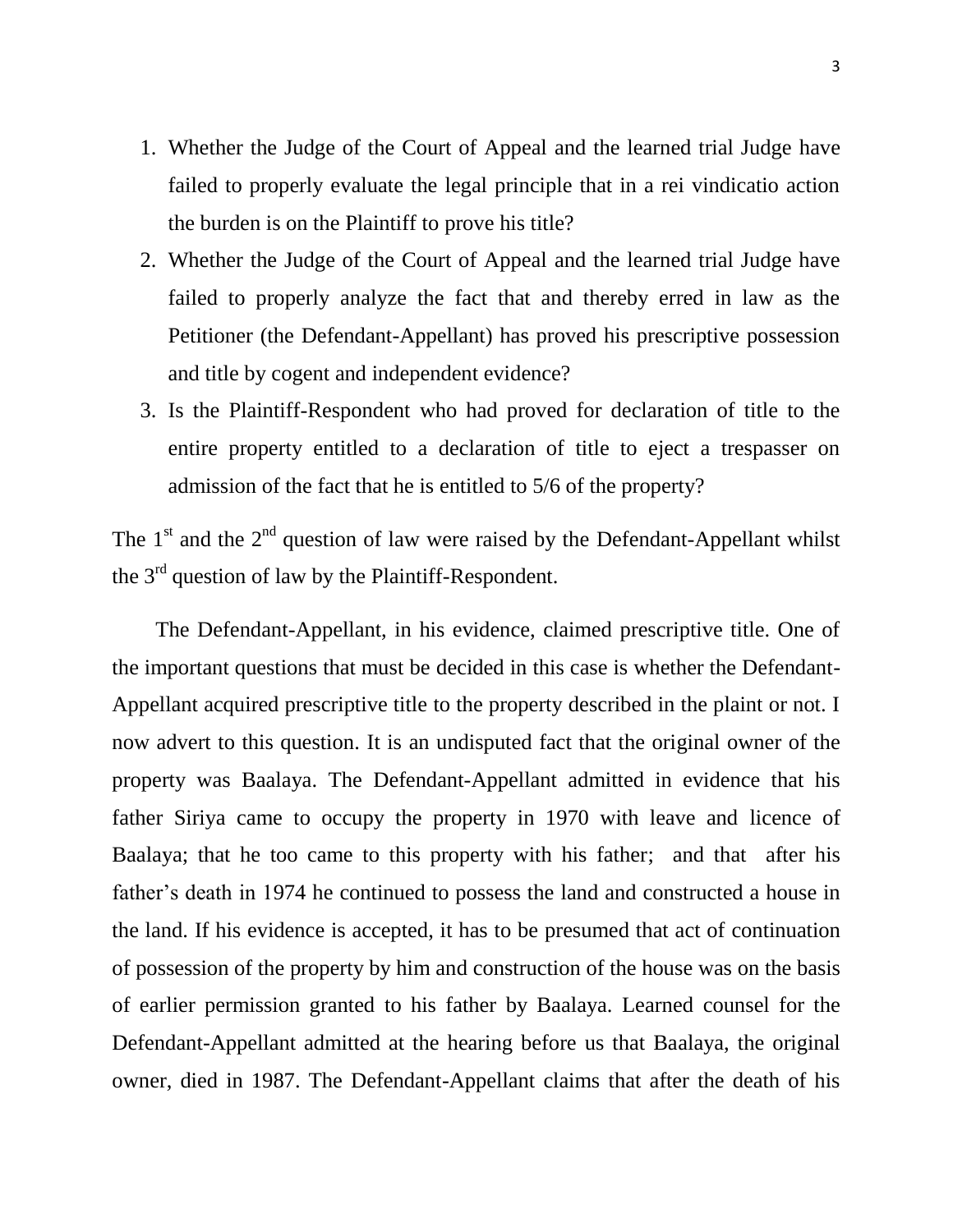father he continued his occupation in the property. His evidence shows that he continued to occupy the property on the permission granted to his father by Baalaya (pages 129 and 132 of the brief). Thus when the above evidence is considered, it can be concluded that the Defendant-Appellant continued his occupation in the property with leave and license of the original owner Baalaya. Baalaya leased the property to the Plaintiff-Respondent for a period commencing from 14.10.1971 to 11.10.1978 (vide P11 and P11a).

 Baalaya's children by deed No.5017 dated 27.10.1990 attested by Chandra Aryaratne sold  $5/6<sup>th</sup>$  share of the property to the Plaintiff-Respondent. The case was filed in the District Court in March 1991. Thus even if his evidence is considered to be true, his possession in the property (after the Plaintiff-Respondent became the owner) is only for a period of  $1 \frac{1}{2}$  years. Learned counsel for the Defendant-Appellant contended that leasing out of property by Baalaya to the Plaintiff-Respondent could be considered as commencement of adverse possession by the Defendant-Appellant against Baalaya and the Plaintiff-Respondent. When Baalaya leased out the land he was the owner. Even at this time the Defendant-Appellant was a licensee of Baalaya. Thus how could the Defendant-Appellant commence adverse possession against Baalaya. In my view there is no merit to be considered in the above contention.

 In the present case, the Defendant-Appellant and his father had commenced possession of the property with leave and license of the original owner. Now he claims prescription. If a person commenced his possession in a property with leave and licence of the owner can he claim prescriptive title against the owner and/or his children? In finding an answer to this question I would like to consider certain judicial decisions.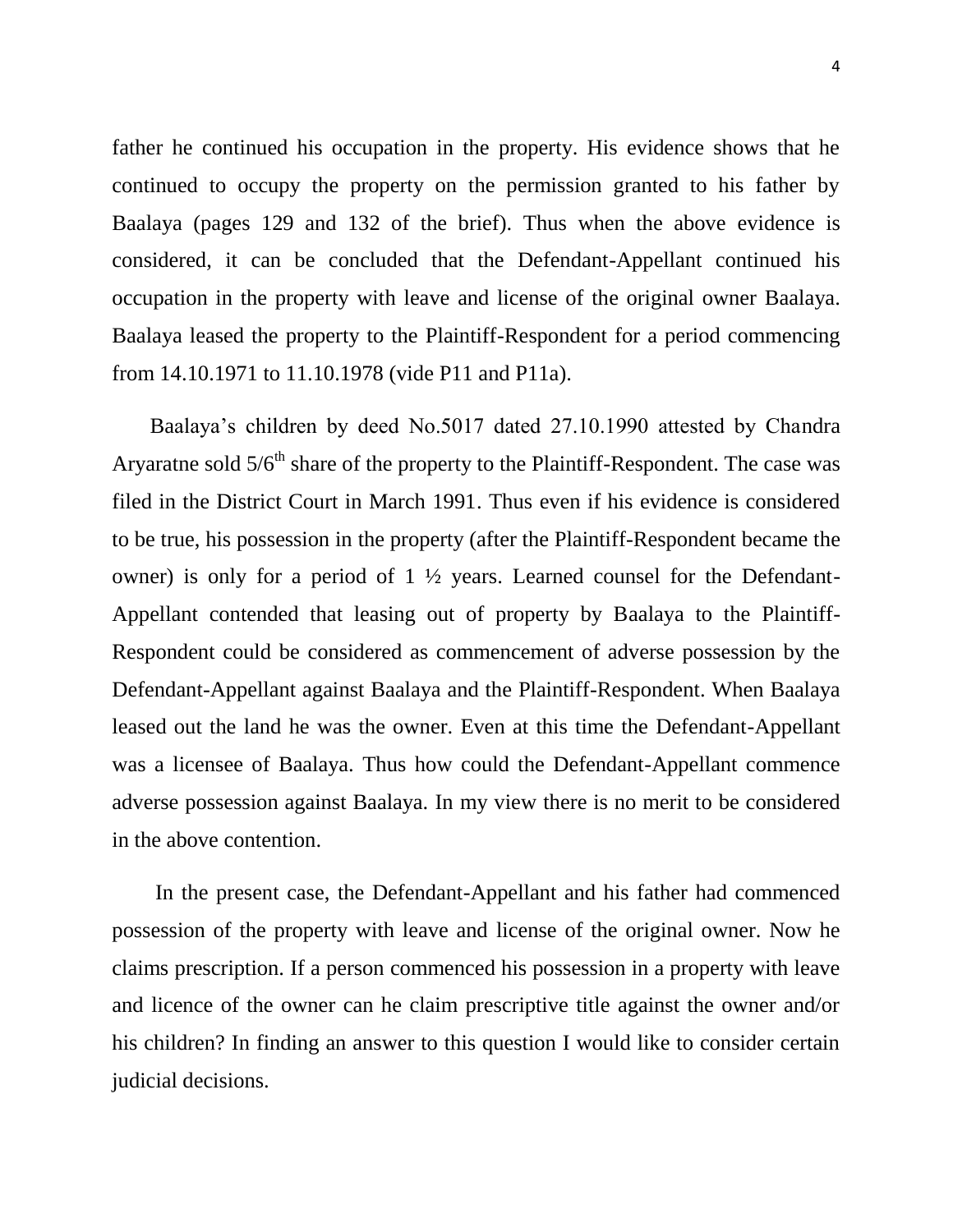In the case of De Soysa Vs Fonseka 58 NLR 501 this court held as follows.

 *"When a user o f immovable property commences with leave and licence the presumption is that its continuance rests on the permission originally granted. Clear and unmistakable evidence o f the commencement o f an adverse user thereafter for the prescriptive period is necessary to entitle the licensee to claim a servitude in respect o f the premises."*

 In the case of Siyaneris Vs Jayasinghe Udenis de Silva 52 NLR 289 Privy Council held as follows. "If a person gets into possession of land as an agent for another, prescription does not begin to run until he has made it manifest that he is holding adversely to his principal."

In Reginald Fernando Vs Pabalinahamy and Others [2005] 1SLR 31 this court observed the following facts.

 *"The plaintiff-appellant ("the plaintiff") instituted action against the original defendant ("the defendant") for ejectment from a cadjan shed where the defendant and his father had resided for four decades. The evidence proved that the defendant"s father J was the carter under the plaintiff's father. After the death of J the defendant continued to reside in the shed as a licensee. On 22.03.1981 the plaintiff had the land surveyed by a surveyor ;and on 06.01.1987 sent a letter to the defendant through an attorney-at-law calling upon the defendant to hand over the vacant possession of the shed which as per the said letter the defendant had been occupying as a licensee. The defendant failed to reply that letter without good reason for the default. The defendant also falsely claimed*  not to have been aware of the survey of the land. In the meantime the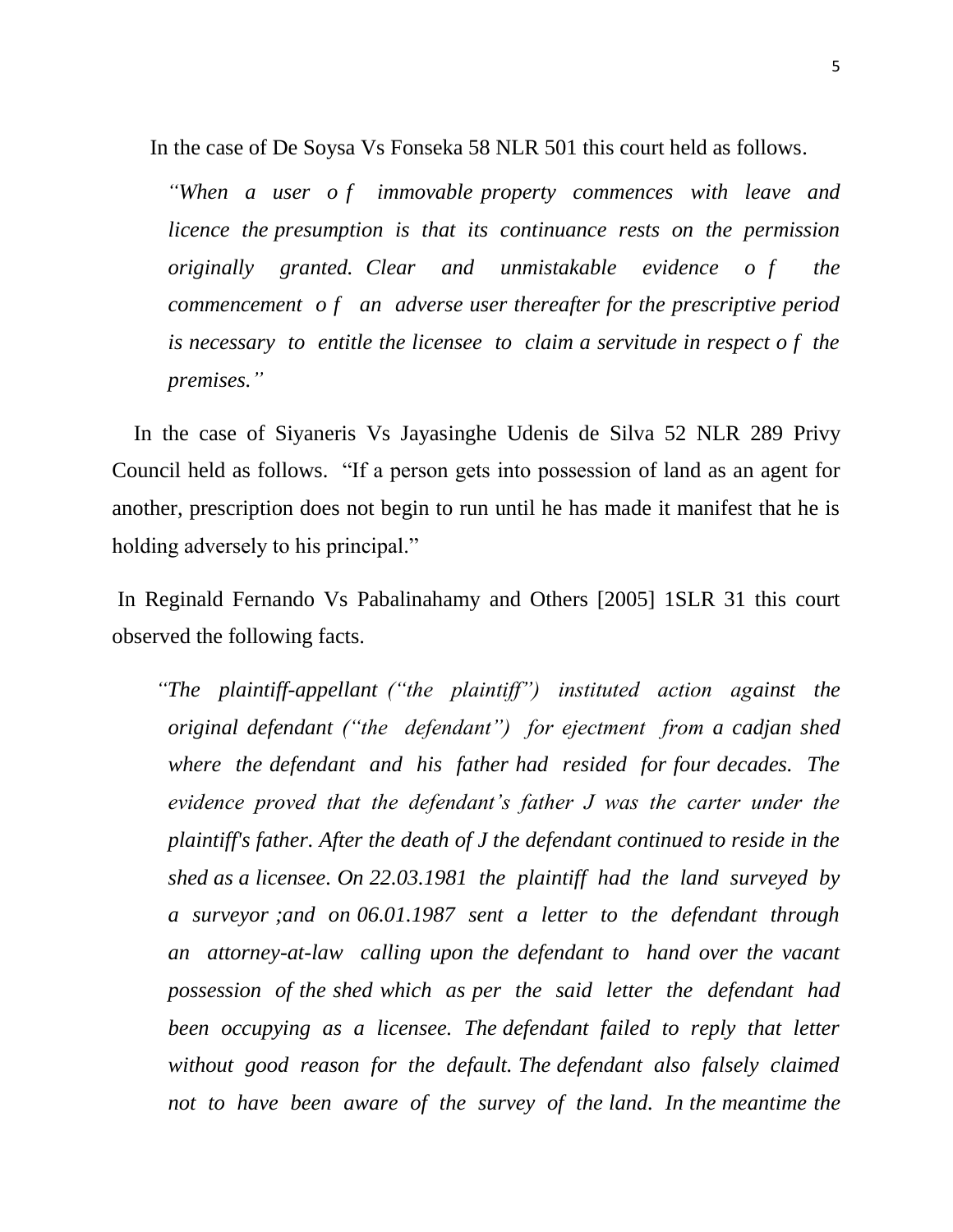*plaintiff had been regularly collecting the produce of the land. The defendant claimed prescriptive title to the land. The District Judge gave judgment for the plaintiff. This was reversed by the Court of Appeal."*

This Court held as follows.

*"Where the plaintiff (licensor) established that the defendant was a licensee, the plaintiff is entitled to take steps for ejectment of the defendant whether or not the plaintiff was the owner of the land. "The Court of Appeal erred in holding that the District Court had entered judgment in favour of the plaintiff in the absence of sufficient evidence to prove that the plaintiff was either the owner or that the defendant, was his licensee"*

 Applying the principles laid down in the above judicial decisions, I hold that when a person starts possessing an immovable property with leave and licence of the owner, the presumption is that he continues to possess the immovable property on the permission originally granted and such a person or his agents or heirs cannot claim prescriptive title against the owner or his heirs on the basis of the period he possessed the property. If such a person (licensee) wants to claim prescription, he must place clear and unmistakable evidence regarding the commencement of an adverse possession against the owner or his heirs. The period that he occupied as a licensee cannot be considered to prove his alleged prescription. The above principle applies to the heirs of the licensee too. For the above reasons, I hold that the Defendant-Appellant in this case is not entitled to claim prescriptive title. For the above reasons, I answer the  $2<sup>nd</sup>$  question of law in the negative.

 Learned counsel for the Defendant-Appellant submitted that the Plaintiff-Respondent by Deed No.5017 attested by Chandra Aryaratne on 27.10.1990 had purchased  $5/6<sup>th</sup>$  share of the property from the children of Baalaya and that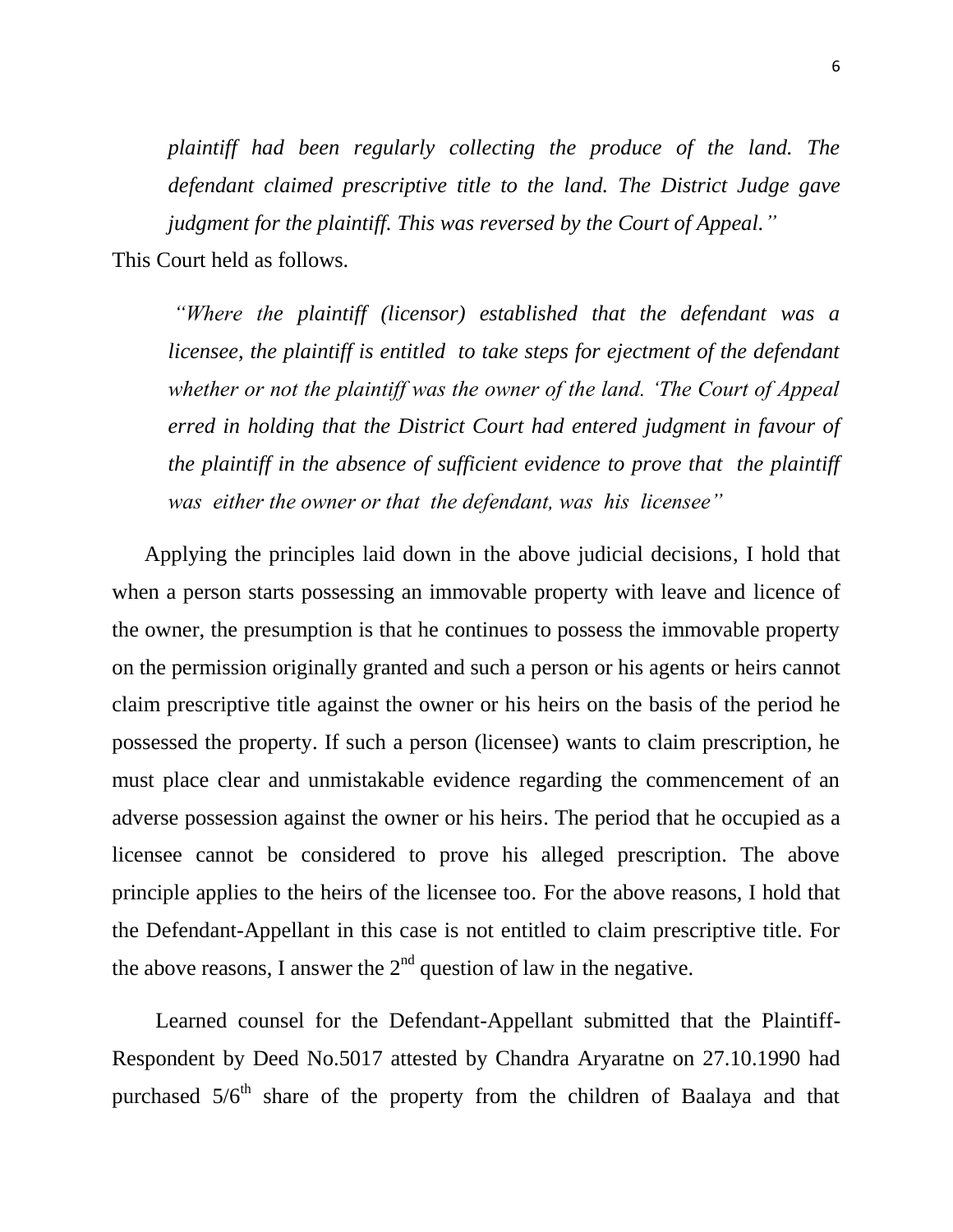therefore the Plaintiff-Respondent is not the owner of the entire property. He therefore contended that the Plaintiff-Respondent cannot ask for a declaration of title to the entire property. I now advert to this contention. In finding an answer to the above question, I would like to consider a passage of the judgment of Dr.Justice Bandaranayake in Attanayake Vs Ramyawathi [2003] 1SLR 401 which reads as follows.

 *"I am of the firm view that, if an appellant had asked for a greater relief that he is entitled to, the mere claim for a greater share in the land should not prevent him, having a judgment in his favour for a lesser share in the land. A claim for a greater relief than entitled to should not prevent an appellant from getting a lesser relief."*

 In Premaratne Menike Vs Indra Irangani Kumari SC Appeal131/2009 decided on 12.7.2011 Justice Thilakawardene held as follows.

*"The fact that the appellant has asked for greater relief than he is entitled to should not prevent him from getting the lesser relief which he is entitled to especially as he has discharged his burden of proving co-ownership of the allotment of land."*

 In my view when a plaintiff who has asked for a bigger share proves by evidence that is entitled only to a lesser share the court should make an order allocating the lesser share to him. His claim for a bigger share should not operate as a bar for him to get a lesser share because he has, by evidence, proved his entitlement to the lesser share. In the present case, according to the evidence led at the trial, the Plaintiff-Respondent is only entitled to  $5/6<sup>th</sup>$  share of the land but has asked for declaration of title to the entire land. For the above reasons, I hold that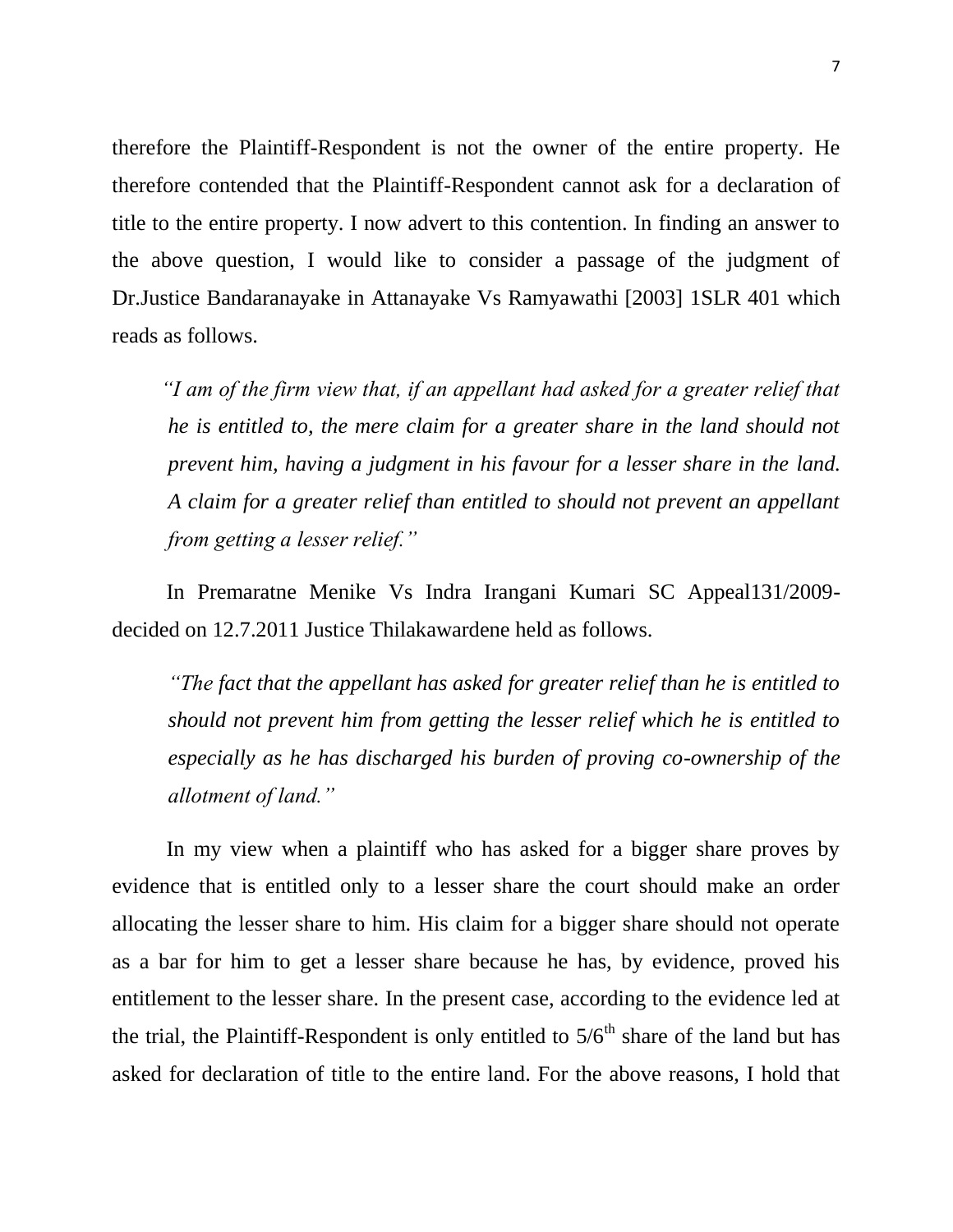the Plaintiff-Respondent is entitled to get a declaration for  $5/6<sup>th</sup>$  share of the land. For the above reasons, I reject the above contention of learned counsel for the Defendant-Appellant.

Now I consider the  $3<sup>rd</sup>$  question of law which reads as follows. "Is the Plaintiff-Respondent who had proved for declaration of title to the entire property entitled to a declaration of title to eject a trespasser on admission of the fact that he is entitled to 5/6 of the property?"

 I have earlier held that the Plaintiff-Respondent is entitled to get a declaration for  $5/6<sup>th</sup>$  share of the land thus it is clear that the Plaintiff-Respondent is a co-owner of this land. Earlier I have held that the Defendant-Appellant was not entitled to the prescriptive title. The Defendant-Appellant who occupies the land has challenged the title of the Plaintiff-Respondent. When Defendant-Appellant who is not entitled to prescriptive title challenges the title of the Plaintiff-Respondent, he becomes an unauthorized occupier of the land and gains the status of a trespasser. Now the question that must be considered is whether a co-owner is entitled to eject a trespasser. In finding an answer to this question I would like to consider the judgment of this court in Harriette Vs Pathmasiri [1996] 1SLR 258 wherein this court held as follows.

 *"Our law recognizes the right of a co-owner to sue a trespasser to have his title to an undivided share declared and for ejectment of the trespasser from the whole land because the owner of an undivided share has an interest in every part and portion of the entire land."*

 It is a commonsense principle that a co-owner has an interest in every part of the entire land. Thus, when a trespasser enjoys the fruits of the property the coowner's rights are affected and he becomes entitled to eject the trespasser.